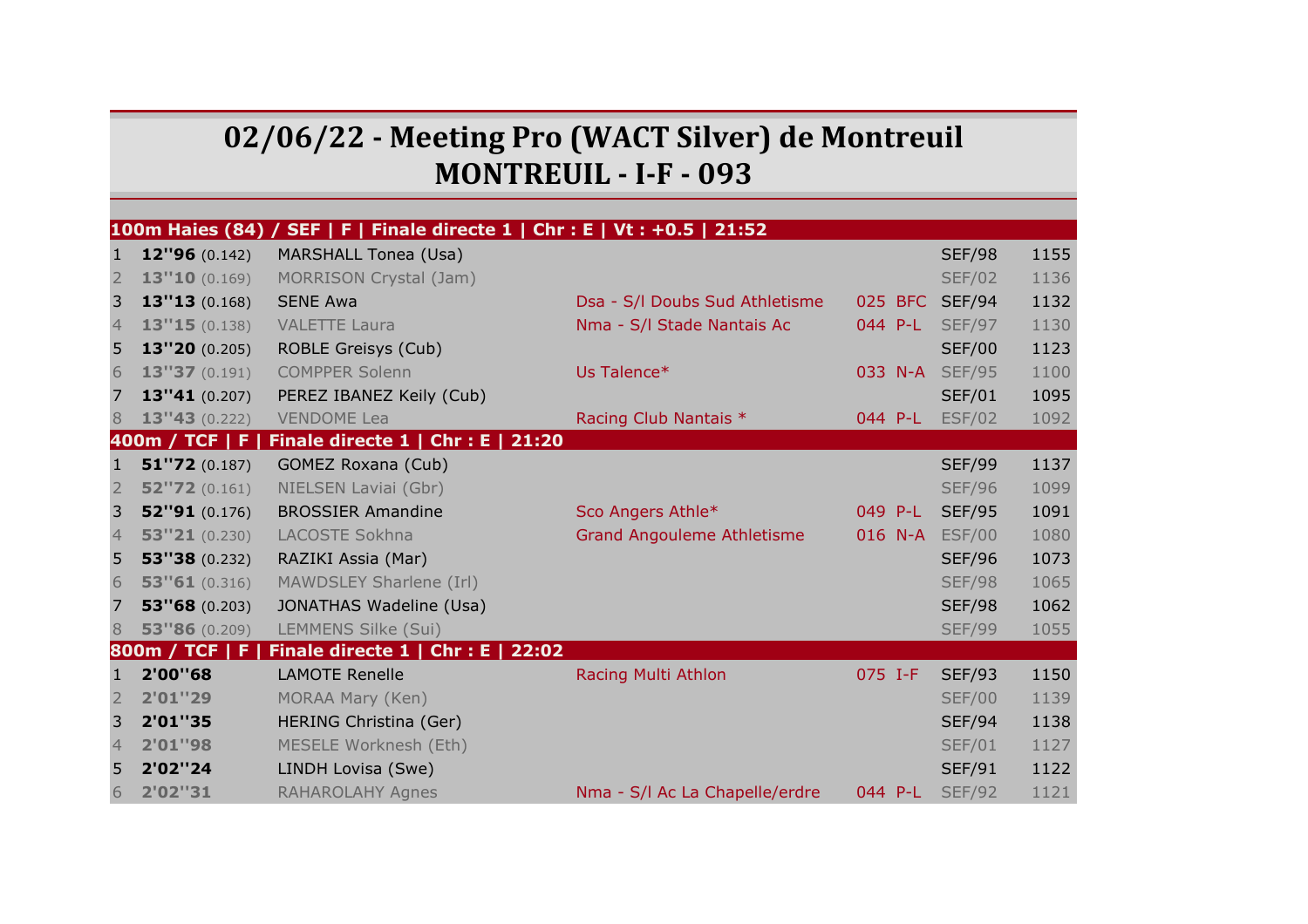| 7                        | 2'02"60          | <b>KANDISSOUNON Lena</b>                              | Hba - S/I Ta Rennes            |         | 035 BRE SEF/98 | 1116           |
|--------------------------|------------------|-------------------------------------------------------|--------------------------------|---------|----------------|----------------|
| 8                        | 2'02"66          | <b>WERRO Audrey (Sui)</b>                             |                                |         | <b>JUF/04</b>  | 1115           |
| 9                        | 2'02"80          | <b>SAHNOUNE Meriem</b>                                | Clermontaa - S/I As Montferran |         | 063 ARA SEF/94 | 1113           |
|                          | 10 2'03"21       | GAJANOVA Gabriela (Svk)                               |                                |         | <b>SEF/99</b>  | 1106           |
|                          | 11 2'05"86       | <b>ALMANZA Rose Mary (Cub)</b>                        |                                |         | <b>SEF/92</b>  | 1060           |
|                          | <b>DNF</b>       | <b>BAUMANN Jackie (Ger)</b>                           |                                |         | <b>SEF/95</b>  | $\overline{0}$ |
|                          | 1 500m / TCF   F | Finale directe $1 \mid$ Chr : E   20:56               |                                |         |                |                |
| $\mathbf{1}$             | 3'59"48          | WELTEJI Diribe (Eth)                                  |                                |         | <b>SEF/02</b>  | 1210           |
| $\overline{2}$           | 4'03"60          | MEKONEN Mebriht (Eth)                                 |                                |         | <b>SEF/05</b>  | 1177           |
| 3                        | 4'04"29          | <b>TROST Katharina (Ger)</b>                          |                                |         | <b>SEF/95</b>  | 1171           |
| $\overline{4}$           | 4'04"60          | KLOSTERHALFEN Konstanze (Ger)                         |                                |         | <b>SEF/97</b>  | 1169           |
| 5                        | 4'04"86          | MEHARI Hiwot (Eth)                                    |                                |         | <b>SEF/02</b>  | 1167           |
| $6\,$                    | 4'05"04          | KIYENG Judith (Ken)                                   |                                |         | <b>SEF/94</b>  | 1165           |
| 7                        | 4'07"47          | TESFAY Wezam (Eth)                                    |                                |         | <b>SEF/05</b>  | 1146           |
| 8                        | 4'09"72          | <b>APRILE Giulia (Ita)</b>                            |                                |         | <b>SEF/95</b>  | 1129           |
| 9                        | 4'10"59          | AYYILDIZ Silan (Tur)                                  |                                |         | <b>SEF/99</b>  | 1122           |
|                          | 10 4'12"24       | <b>GEYER CARLES Johanna</b>                           | Racing Multi Athlon            | 075 I-F | <b>SEF/95</b>  | 1109           |
|                          | 11 4'14"10       | <b>DELARCHE Katia</b>                                 | Ea Le Creusot                  |         | 071 BFC SEF/93 | 1095           |
|                          | 12 4'14"31       | <b>MOUCHET Charlotte</b>                              | Ca Montreuil 93                | 093 I-F | <b>SEF/96</b>  | 1093           |
|                          | 13 4'14"84       | <b>FULCHIRON Berenice</b>                             | <b>Asptt Valence</b>           |         | 026 ARA ESF/00 | 1089           |
|                          | <b>DNF</b>       | CHELANGAT Josephine (Ken)                             |                                |         | <b>SEF/98</b>  | $\overline{0}$ |
| $\overline{\phantom{a}}$ | <b>DNF</b>       | <b>GRANZ Caterina (Ger)</b>                           |                                |         | <b>SEF/94</b>  | 0              |
|                          |                  | 5 000m / TCF   F   Finale directe 1   Chr : E   22:17 |                                |         |                |                |
| $\mathbf{1}$             | 14'45"69         | JEPKEMAI Daisy (Kaz)                                  |                                |         | <b>SEF/96</b>  | 1191           |
| $\overline{2}$           | 15'02"92         | KITE Gloria (Ken)                                     |                                |         | <b>SEF/98</b>  | 1157           |
| 3                        | 15'06"48         | <b>BAHTA Meraf (Swe)</b>                              |                                |         | <b>SEF/89</b>  | 1150           |
| $\overline{4}$           | 15'06"93         | RUTTO Stella (Rom)                                    |                                |         | <b>SEF/96</b>  | 1150           |
| 5                        | 15'16"66         | CHESANG Prisca (Uga)                                  |                                |         | <b>SEF/03</b>  | 1131           |
| 6                        | 15'18"39         | LAHTI Sarah (Swe)                                     |                                |         | <b>SEF/95</b>  | 1128           |
| 7                        | 15'21"19         | CHEBET Esther (Uga)                                   |                                |         | <b>SEF/97</b>  | 1122           |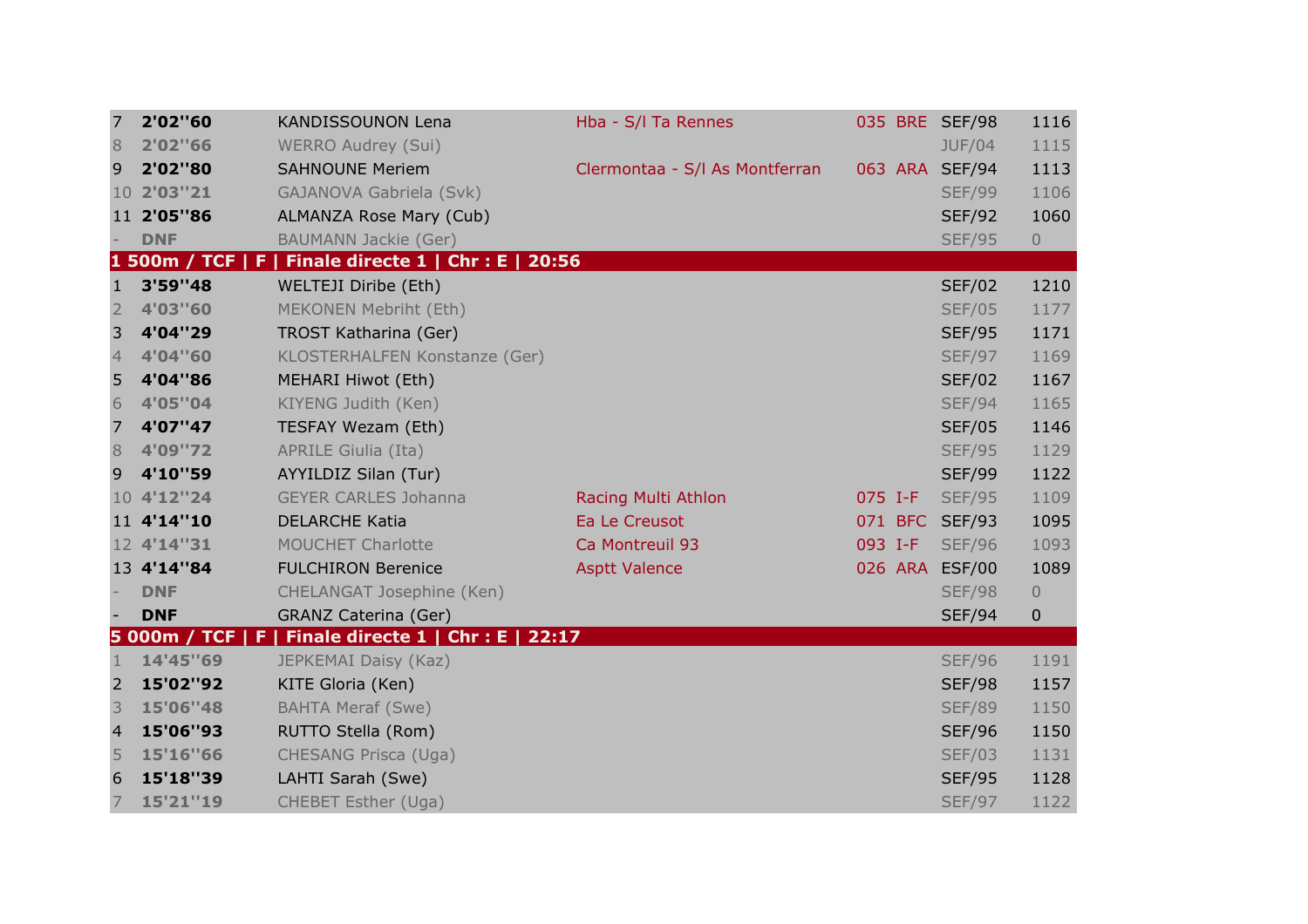| 8              | 15'31"26    | <b>WALKER Eloise (Gbr)</b>                                     |                                                                         |         | <b>SEF/01</b>  | 1103           |
|----------------|-------------|----------------------------------------------------------------|-------------------------------------------------------------------------|---------|----------------|----------------|
| 9              | 15'39"62    | <b>BENFARES Sara (Ger)</b>                                     | Ca Montreuil 93                                                         | 093 I-F | <b>ESF/01</b>  | 1087           |
|                | <b>DNF</b>  | DIBABA Genzebe (Eth)                                           |                                                                         |         | <b>SEF/91</b>  | $\mathbf 0$    |
|                | <b>DNF</b>  | <b>MOUCHET Charlotte</b>                                       | Ca Montreuil 93                                                         | 093 I-F | <b>SEF/96</b>  | $\overline{0}$ |
|                | <b>DNF</b>  | RODRIGUEZ Lucia (Esp)                                          |                                                                         |         | <b>SEF/98</b>  | $\mathbf 0$    |
|                |             | Hauteur / TCF   F   Finale directe 1   20:45                   |                                                                         |         |                |                |
| 1              | 1m89        | TABASHNIK Kateryna (Ukr)                                       |                                                                         |         | <b>SEF/94</b>  | 1111           |
|                |             |                                                                | 1m70(-) / 1m75(0) / 1m80(0) / 1m83(0) / 1m86(0) / 1m89(XX0) / 1m92(XXX) |         |                |                |
| 2              | 1m86        | SADULLAYEVA Safina (Uzb)                                       |                                                                         |         | <b>SEF/98</b>  | 1082           |
|                |             | 1m70(-) / 1m75(-) / 1m80(O) / 1m83(O) / 1m86(O) / 1m89(XXX)    |                                                                         |         |                |                |
| 3              | 1m86        | APOSTOLOVSKI Lia (Slo)                                         |                                                                         |         | <b>SEF/00</b>  | 1082           |
|                |             | 1m70(-) / 1m75(0) / 1m80(0) / 1m83(0) / 1m86(X0) / 1m89(XXX)   |                                                                         |         |                |                |
| 3              | 1m86        | <b>BAIKSTYTE Urte (Ltu)</b>                                    |                                                                         |         | <b>SEF/99</b>  | 1082           |
|                |             | 1m70(-) / 1m75(0) / 1m80(0) / 1m83(0) / 1m86(X0) / 1m89(XXX)   |                                                                         |         |                |                |
| 5              | 1m86        | <b>GICQUEL Solene</b>                                          | Stade Rennais Athletisme*                                               |         | 035 BRE SEF/94 | 1082           |
|                |             | 1m70(-) / 1m75(0) / 1m80(0) / 1m83(XO) / 1m86(XO) / 1m89(XXX)  |                                                                         |         |                |                |
| 6              | 1m86        | OKUNEVA Oksana (Ukr)                                           |                                                                         |         | <b>SEF/90</b>  | 1082           |
|                |             | 1m70(-) / 1m75(0) / 1m80(XXO) / 1m83(0) / 1m86(XO) / 1m89(XXX) |                                                                         |         |                |                |
| 7              | <b>1m80</b> | <b>MAXWELL Laureen</b>                                         | Athle 91 - S/I Sca 2000 Evry                                            | 091 I-F | <b>ESF/02</b>  | 1023           |
|                |             | 1m70(-) / 1m75(XO) / 1m80(O) / 1m83(XXX)                       |                                                                         |         |                |                |
| 8              | 1m75        | <b>SALIN-EYIKE Laura</b>                                       | Eanm - S/I Ca Mayenne                                                   |         | 053 P-L SEF/95 | 974            |
|                |             | 1m70(0) / 1m75(0) / 1m80(XXX)                                  |                                                                         |         |                |                |
|                |             | Disque (1.0 Kg) / TCF   F   Finale directe 1   18:47           |                                                                         |         |                |                |
| 1              | 64m45       | PEREZ Yaime (Cub)                                              |                                                                         |         | <b>SEF/91</b>  | 1153           |
|                |             | 61m76 / X / 62m25 / X / X / 64m45                              |                                                                         |         |                |                |
| $2^{\circ}$    | 63m04       | DA SILVA Izabela (Bra)                                         |                                                                         |         | <b>SEF/95</b>  | 1127           |
|                |             | 62m27 / X / X / X / X / 63m04                                  |                                                                         |         |                |                |
| 3              | 61m41       | CA Liliana (Por)                                               |                                                                         |         | <b>SEF/86</b>  | 1097           |
|                |             | 57m90 / 60m51 / 60m77 / 60m89 / X / 61m41                      |                                                                         |         |                |                |
| $\overline{4}$ | 61m29       | <b>MULLER Nadine (Ger)</b>                                     |                                                                         |         | <b>SEF/85</b>  | 1095           |
|                |             | 56m54 / X / X / X / X / 61m29                                  |                                                                         |         |                |                |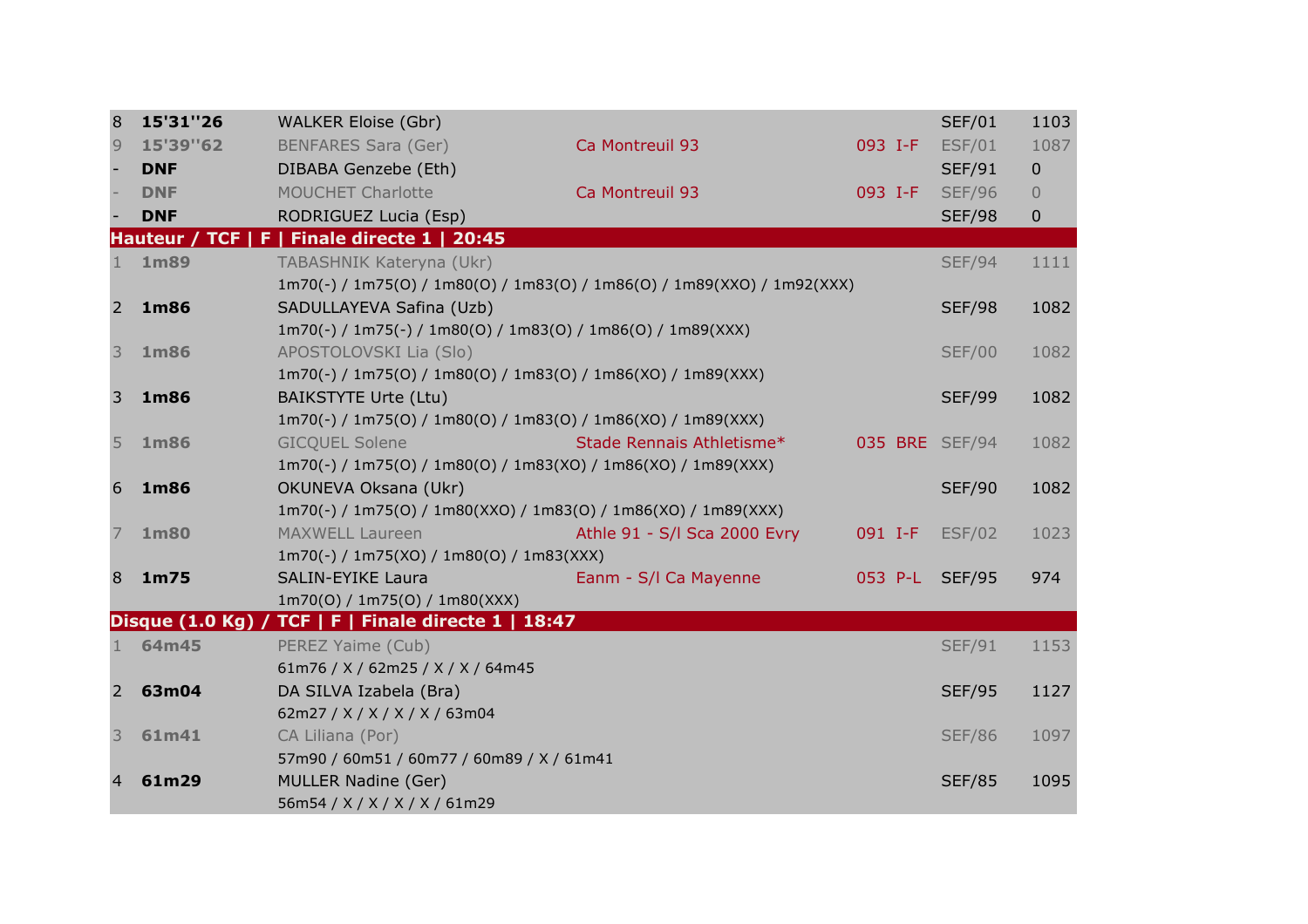| 5                   | 61m21              | <b>ROBERT-MICHON Melina</b>                                                 | Lyon Athletisme                       |         | 069 ARA MAF/79                 | 1094         |
|---------------------|--------------------|-----------------------------------------------------------------------------|---------------------------------------|---------|--------------------------------|--------------|
|                     |                    | X/X/61m18/58m80/61m19/61m21                                                 |                                       |         |                                |              |
| 6                   | 57m11              | TOLJ Marija (Cro)                                                           |                                       |         | <b>SEF/99</b>                  | 1018         |
|                     |                    | X / 54m62 / X / 57m11 / X / 55m83                                           |                                       |         |                                |              |
| 7                   | 53m69              | NGANDU-NTUMBA Amanda                                                        | Club Athletique Du Roannais*          |         | 042 ARA ESF/00                 | 955          |
|                     | 100m / SEM   M     | X/X/50m92/X/X/53m69<br>Finale directe 1   Chr : E   Vt : +0.6   21:29       |                                       |         |                                |              |
| 1                   | 10"06 (0.184)      | CISSE Arthur (CIV)                                                          | As Villejuif -asv                     | 094 I-F | <b>SEM/96</b>                  | 1186         |
| $\overline{2}$      | 10"10(0.175)       | <b>VICAUT Jimmy</b>                                                         | Sco Ste-marguerite Marseille*         |         | 013 PCA SEM/92                 | 1172         |
| 3                   | 10''14(0.204)      | <b>CHARLESTON Cravon (Usa)</b>                                              |                                       |         | <b>SEM/98</b>                  | 1159         |
| $\overline{4}$      | 10"15(0.144)       | <b>ERASMUS Emile (Rsa)</b>                                                  |                                       |         | <b>SEM/92</b>                  | 1155         |
| 5                   | 10''21(0.140)      | <b>ZEZE Meba-Mickael</b>                                                    | Sco Ste-marguerite Marseille*         |         | 013 PCA SEM/94                 | 1135         |
| 6                   | 10''24(0.139)      | <b>BARDI Felipe (Bra)</b>                                                   |                                       |         | <b>SEM/98</b>                  | 1125         |
| 7                   | 10''30(0.156)      | CARDOSO Erik (Bra)                                                          |                                       |         | <b>SEM/00</b>                  | 1105         |
| 8                   | 10''34(0.139)      | <b>ERIUS Jeff</b>                                                           | <b>Strasbourg Agglomeration Athle</b> |         | 067 G-E JUM/04                 | 1092         |
|                     |                    | 110m Haies (106) / SEM   M   Finale directe 1   Chr : E   Vt : +1.5   21:42 |                                       |         |                                |              |
| $\mathbf{1}$        | 13"41 (0.204)      | <b>CONSTANTINO Gabriel (Bra)</b>                                            |                                       |         | <b>SEM/95</b>                  | 1175         |
| $\overline{2}$      | 13''46(0.170)      | POZZI Andrew (Gbr)                                                          |                                       |         | <b>SEM/92</b>                  | 1166         |
| 3                   | 13"48 (0.180)      | PEREIRA Rafael (Bra)                                                        |                                       |         | <b>SEM/97</b>                  | 1162         |
| $\overline{4}$      | 13"50 (0.164)      | <b>MANGA Aurel</b>                                                          | <b>Us Creteil</b>                     | 094 I-F | <b>SEM/92</b>                  | 1158         |
| 5                   | 13"59 (0.181)      |                                                                             |                                       |         |                                |              |
| 6                   |                    | <b>ROBERTS Daniel (Usa)</b>                                                 |                                       |         | <b>SEM/97</b>                  | 1141         |
|                     | 13"61(0.144)       | <b>KWAOU-MATHEY Just</b>                                                    | Evreux Ac <sup>*</sup>                |         | 027 NOR SEM/99                 | 1138         |
| 7                   | 13"71 (0.169)      | THOMAS Damion (Jam)                                                         |                                       |         | <b>SEM/99</b>                  | 1119         |
| 8                   | 13"80 (0.163)      | MOHAMED Raphael                                                             | Us Talence*                           |         | 033 N-A SEM/98                 | 1103         |
|                     | 800m / TCM   M     | Finale directe 1   Chr : E   22:10                                          |                                       |         |                                |              |
| 1                   | 1'45"22            | KIPRUTO Collins (Ken)                                                       |                                       |         | <b>SEM/94</b>                  | 1167         |
| $\overline{2}$      | 1'45"58            | <b>MOULA Slimane (Alg)</b>                                                  |                                       |         | <b>SEM/99</b>                  | 1156         |
| 3                   | 1'45"59            | ROBERT Benjamin                                                             | Sa Toulouse Uc                        |         | 031 OCC SEM/98                 | 1156         |
| $\overline{4}$<br>5 | 1'46"25<br>1'46"28 | <b>HETHAT Yassine (Alg)</b><br>DE ARRIBA Alvaro (Esp)                       |                                       |         | <b>SEM/91</b><br><b>SEM/94</b> | 1136<br>1135 |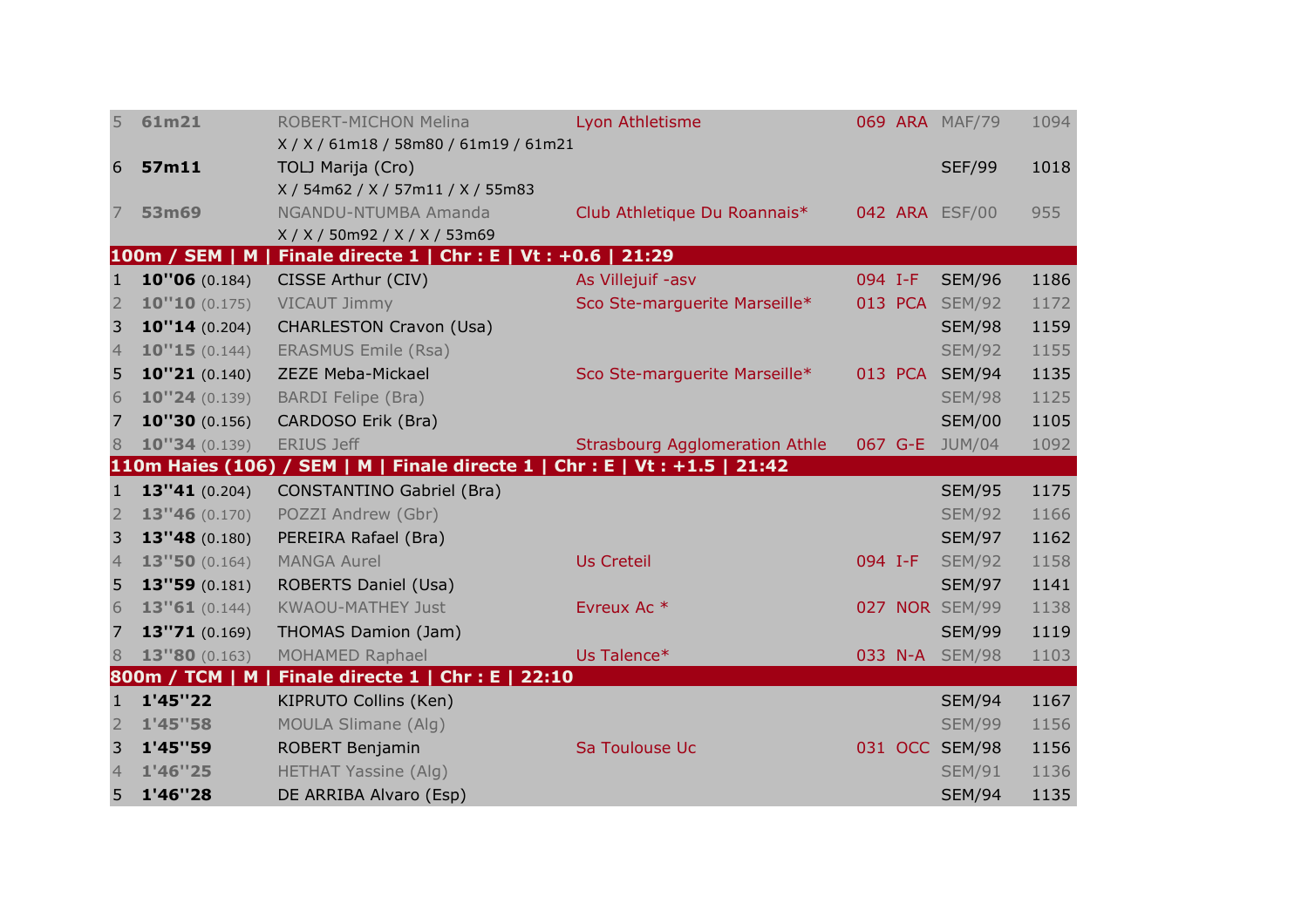| 6              | 1'46"29      | <b>KORIR Emmanuel Kipkur (Ken)</b>                    |                                |         | <b>SEM/95</b>  | 1134           |
|----------------|--------------|-------------------------------------------------------|--------------------------------|---------|----------------|----------------|
| 7              | 1'46"66      | <b>KHATIR Nasredine</b>                               | Ma2m - S/I Athletic Club Montp |         | 034 OCC SEM/95 | 1123           |
| 8              | 1'46"96      | NGENY Elias (Ken)                                     |                                |         | <b>SEM/96</b>  | 1114           |
| 9              | 1'47''12     | <b>BOSSE Pierre-Ambroise</b>                          | Lille Ma - S/I Us Tourcoing    | 059 H-F | <b>SEM/92</b>  | 1110           |
|                | 10 1'47"56   | <b>KOZAR Anicet</b>                                   | S2a - S/l Asptt Strasbourg     | 067 G-E | <b>ESM/01</b>  | 1097           |
|                | 11 1'47"69   | <b>BELBACHIR Mohamed (Alg)</b>                        |                                |         | <b>SEM/94</b>  | 1093           |
|                | 12 1'48"95   | DAVIS Archie (Gbr)                                    |                                |         | <b>SEM/98</b>  | 1056           |
|                | <b>DNF</b>   | KIPCHUMBA Evans (Ken)                                 |                                |         | <b>SEM/94</b>  | $\mathbf 0$    |
|                |              | 1 500m / TCM   M   Finale directe 1   Chr : E   21:08 |                                |         |                |                |
| $\mathbf{1}$   | 3'36"27      | <b>HABZ Azeddine</b>                                  | Val D'europe Athletisme        | 077 I-F | <b>SEM/93</b>  | 1157           |
| 2              | 3'36"95      | <b>MOUKRIME Tarik</b>                                 | Athletisme Metz Metropole*     | 057 G-E | <b>SEM/92</b>  | 1148           |
| 3              | 3'37"31      | <b>TAKI Kumari (Ken)</b>                              |                                |         | <b>SEM/99</b>  | 1143           |
| $\overline{4}$ | 3'39"15      | <b>SZOT Flavien</b>                                   | Stade Bordelais Athletisme*    |         | 033 N-A ESM/01 | 1118           |
| 5              | 3'39"67      | MESLEK Oussama (Ita)                                  | Portugal                       |         | <b>SEM/97</b>  | 1111           |
| 6              | 3'40"26      | <b>MISCHLER Baptiste</b>                              | Unitas Brumath Athletisme      |         | 067 G-E SEM/97 | 1103           |
| 7              | 3'41"54      | AZIZE Melkeneh (Eth)                                  |                                |         | <b>SEM/05</b>  | 1086           |
| 8              | 3'41"76      | EL BOUAJAJI Mohamed-Amine                             | Boulogne-sur-mer Ac            |         | 062 H-F SEM/97 | 1083           |
| 9              | 3'44"08      | <b>BELHADJ Mehdi</b>                                  | A. Villeneuve La Garenne       | 092 I-F | <b>SEM/95</b>  | 1052           |
|                | 10 3'47"22   | <b>KEDDAR Salim (ALG)</b>                             | Efcvo - S/I Ac St Gratien-sann | 095 I-F | <b>SEM/93</b>  | 1012           |
| 11             | 3'51"06      | DEBJANI Ismael (Bel)                                  |                                |         | <b>SEM/90</b>  | 963            |
|                | <b>DNF</b>   | SADIKI Abdellatif (Mar)                               |                                |         | <b>SEM/99</b>  | $\overline{0}$ |
|                | <b>DNF</b>   | <b>DENISSEL Simon</b>                                 | A Coureurs De Fond Du Cateau   | 059 H-F | <b>SEM/90</b>  | $\mathbf 0$    |
|                | <b>DNF</b>   | <b>MIELLET Alexis</b>                                 | Dijon Uc*                      |         | 021 BFC SEM/95 | $\mathbf 0$    |
|                | <b>DNF</b>   | <b>KWEMOI Ronald (Ken)</b>                            |                                |         | <b>SEM/95</b>  | $\overline{0}$ |
|                | <b>DNF</b>   | <b>AKBACHE Mounir</b>                                 | Ca Montreuil 93                | 093 I-F | <b>MAM/86</b>  | $\pmb{0}$      |
|                | <b>DNF</b>   | KIPRUGUT Boaz (Ken)                                   |                                |         | <b>SEM/98</b>  | $\overline{0}$ |
|                | <b>DNS</b>   | MEKHISSI BENABBAD Mahiedine                           | Racing Multi Athlon            | 075 I-F | <b>MAM/85</b>  | $\mathbf{0}$   |
|                | 5 000m / TCM | M   Finale directe $1$   Chr : E   20:19              |                                |         |                |                |
| $\mathbf{1}$   | 13'04"31     | <b>KEMBOI Cornelius (Ken)</b>                         |                                |         | <b>SEM/00</b>  | 1194           |
| 2              | 13'04"72     | KIMELI Isaac (Bel)                                    |                                |         | <b>SEM/94</b>  | 1192           |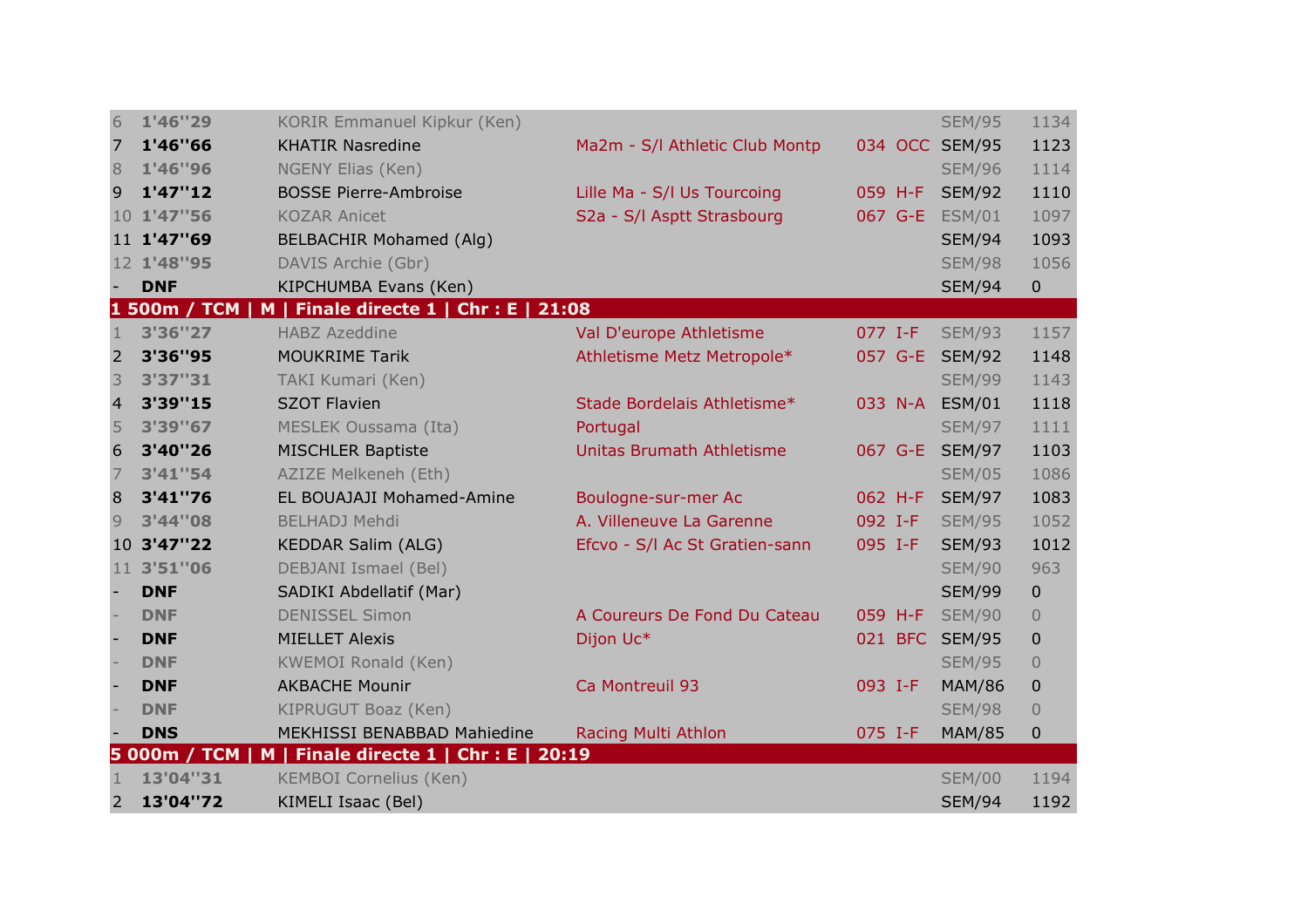| 3                       | 13'06"18       | NDIEMA Isaac (Ken)                                                                      |                                |         | <b>SEM/99</b>  | 1187        |
|-------------------------|----------------|-----------------------------------------------------------------------------------------|--------------------------------|---------|----------------|-------------|
| $\overline{\mathbf{4}}$ | 13'07"99       | KIPTARUS Felix (Ken)                                                                    |                                |         | <b>SEM/01</b>  | 1180        |
| 5                       | 13'10"29       | <b>BOUKANTAR Soufyan (Mar)</b>                                                          |                                |         | <b>SEM/93</b>  | 1172        |
| 6                       | 13'10"41       | KIPLAGAT Benson (Ken)                                                                   |                                |         | <b>SEM/03</b>  | 1172        |
| $\overline{7}$          | 13'12"14       | <b>HAY Hugo</b>                                                                         | Sevre Bocage Ac                |         | 079 N-A SEM/97 | 1165        |
| 8                       | 13'24"02       | KIBIWOTT Boniface (Ken)                                                                 |                                |         | <b>SEM/93</b>  | 1123        |
| 9                       | 13'32"55       | HENDRIX Robin (Bel)                                                                     |                                |         | <b>SEM/95</b>  | 1093        |
|                         | 10 13'37"23    | WERKINEH Mebrahtu (Eth)                                                                 |                                |         | <b>SEM/03</b>  | 1077        |
|                         | 11 13'44"40    | <b>DEBOGNIES Simon (Bel)</b>                                                            |                                |         | <b>SEM/96</b>  | 1052        |
|                         | 12 13'46"15    | <b>ANDRE Thiago (Bra)</b>                                                               |                                |         | <b>SEM/95</b>  | 1046        |
|                         | <b>DNF</b>     | <b>COUZINIER Pierre</b>                                                                 | Stade Rennais Athletisme*      |         | 035 BRE SEM/96 | $\mathbf 0$ |
|                         |                | 400m Haies (91) / TCM   M   Finale directe 1   Chr : E   20:41                          |                                |         |                |             |
| 1                       | 49"10 (0.148)  | <b>VAILLANT Ludvy</b>                                                                   | <b>Athletic Club Saleen</b>    |         | 972 MAR SEM/95 | 1175        |
| $\overline{2}$          | 49"11 (0.184)  | COPELLO Yasmani (Tur)                                                                   |                                |         | <b>SEM/87</b>  | 1175        |
| 3                       | 49"11 (0.190)  | <b>HAPPIO Wilfried</b>                                                                  | Lille Ma - S/I Asptt Lille Met |         | 059 H-F SEM/98 | 1175        |
| $\overline{4}$          | 49"70 (0.163)  | <b>KOUNTA Muhammad Abdall</b>                                                           | Efs Reims A. *                 |         | 051 G-E SEM/94 | 1145        |
| 5                       | 49"81 (0.193)  | SMIDT Nick (Ned)                                                                        |                                |         | <b>SEM/97</b>  | 1139        |
| 6                       | 49"82 (0.212)  | MULLER Vit (Cze)                                                                        |                                |         | <b>SEM/96</b>  | 1139        |
| $\overline{7}$          | 50''00(0.160)  | ANGELA Ramsey (Ned)                                                                     |                                |         | <b>SEM/99</b>  | 1130        |
| 8                       | 50''86(0.163)  | MFOMKPA Alain-Herve (SUI)                                                               | Eamh - S/I Sc Herouville Athle |         | 014 NOR SEM/96 | 1088        |
|                         |                | Triple Saut / TCM   M   Finale directe 1   20:55                                        |                                |         |                |             |
| 1                       | $17m30 (-0.9)$ | MARTINEZ Lazaro (Cub)                                                                   |                                |         | <b>SEM/97</b>  | 1197        |
|                         |                | $17m03(+0.9) / 17m30(-0.9) / 16m78(+1.3) / 15m52(+0.1) / - / X(+1.5)$                   |                                |         |                |             |
| $\overline{2}$          | $17m18 (+0.1)$ | PICHARDO Pedro (Por)                                                                    |                                |         | <b>SEM/93</b>  | 1184        |
|                         |                | $17m18(+0.1)$ / X(+0.2) / $17m10(+0.5)$ / $14m95(+0.4)$ / $17m18(+0.6)$ / $17m03(+1.4)$ |                                |         |                |             |
| 3                       | 16m83 $(+1.2)$ | <b>GOGOIS Thomas</b>                                                                    | <b>Amiens Uc</b>               | 080 H-F | <b>ESM/00</b>  | 1146        |
|                         |                | $X(-0.2) / 16m76(+0.4) / 16m83(+1.2) / 16m76(+1.1) / X(+1.0) / X(+0.8)$                 |                                |         |                |             |
| $\overline{4}$          | $16m72 (+0.6)$ | PEREIRA Tiago (Por)                                                                     |                                |         | <b>SEM/93</b>  | 1135        |
|                         |                | 15m99(+0.4) / X(+2.6) / 16m42(-0.1) / X(+0.8) / 16m57(+0.8) / 16m72(+0.6)               |                                |         |                |             |
| 5                       | 16m65 $(+0.9)$ | HESS Max (Ger)                                                                          |                                |         | <b>SEM/96</b>  | 1127        |